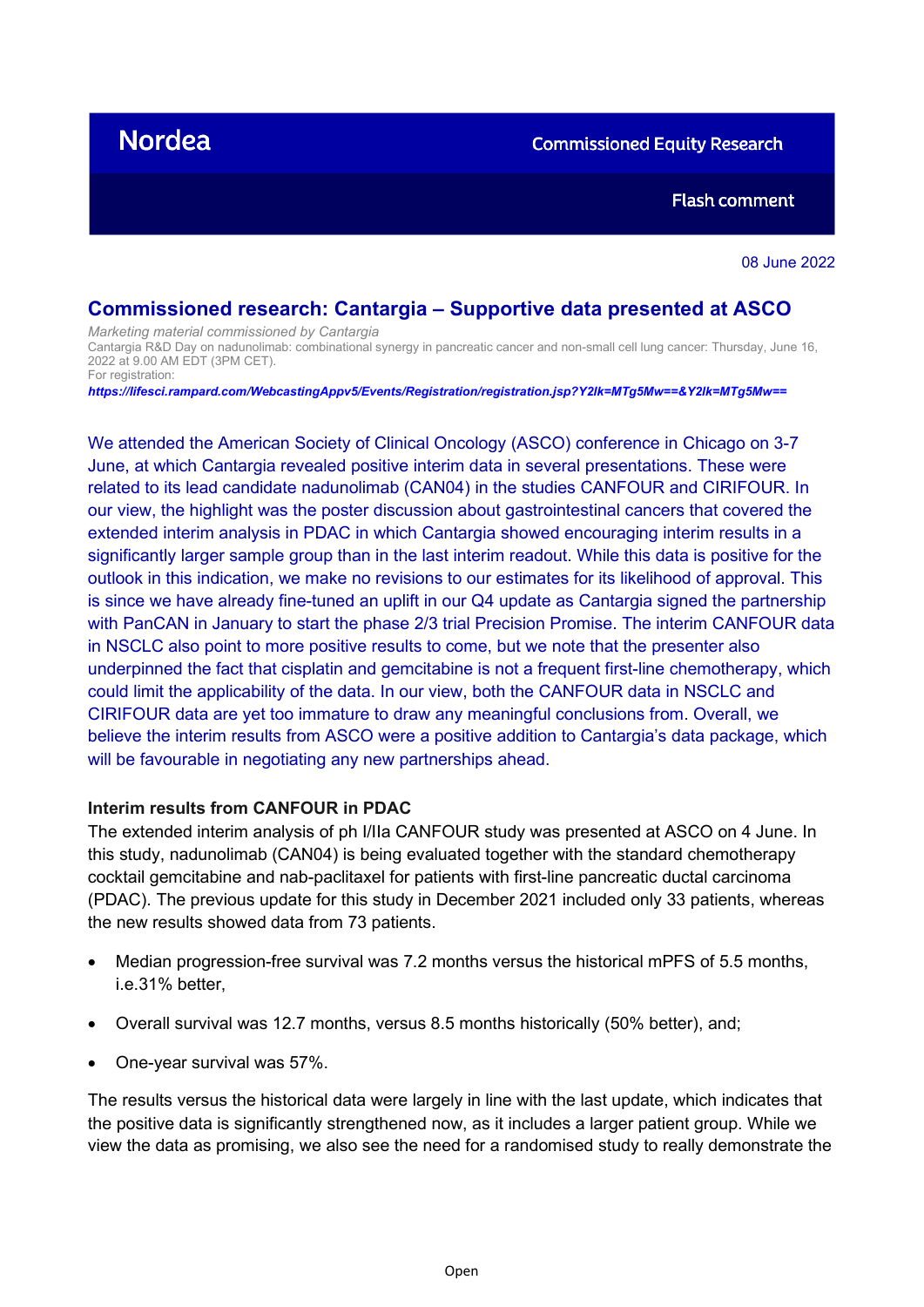benefits from chemotherapy only – which will be done in collaboration with PanCAN. In the highly complex indication PDAC, we keep our expected likelihood of approval at ~20%.

# **Interim results from CANFOUR in NSCLC**

On 6 June at ASCO, interim results from the ph IIa study CANFOUR in NSCLC were also presented. In this study, nadunolimab is being evaluated in combination with gemcitabine and cisplatin and showed the following interim results:

- The overall response rate was 53%, which is 22-28% above historical numbers with chemotherapy only,
- Disease control rate was 83%,
- Median progression-free survival (mPFS) was 6.8 months, and;
- Overall survival was 13.7 months.

This data is still immature and includes a limited group of 30 patients. While the presenter of the poster acknowledged that the data is promising, it was however noted that cisplatin and gemcitabine is not a frequent first-line chemotherapy choice in the US, which could limit the applicability of the data. We maintain our previous expectations on likelihood of approval and await more data before making any revisions.

# **Interim results from CIRIFOUR: Nadunolimab and Keytruda**

Interim results were also presented for the CIRIFOUR study, which is evaluating nadunolimab as an add-on to the immunotherapy Keytruda in patients that are no longer responding to the PD-(L)1 therapy itself. While it is early days for this ph I study with a small group of patients with solid tumours, it shows a good safety profile.

| <b>SUMMARY TABLE - KEY FIGURES</b> |          |          |             |          |          |         |
|------------------------------------|----------|----------|-------------|----------|----------|---------|
| <b>SEKm</b>                        | 2019     | 2020     | 2021        | 2022E    | 2023E    | 2024E   |
| Total revenue                      | 0        | 0        | $\mathbf 0$ | 0        | $\Omega$ | 220     |
| EBITDA (adj)                       | $-112$   | $-174$   | $-370$      | $-406$   | -76      | 201     |
| EBIT (adj)                         | $-112$   | $-174$   | $-370$      | -406     | -76      | 201     |
| EBIT (adj) margin                  | n.m.     | n.m.     | n.m.        | n.m.     | n.m.     | 91.2%   |
| EPS (adj, SEK)                     | $-1.52$  | $-1.93$  | $-3.66$     | $-3.05$  | $-0.57$  | 1.58    |
| EPS (adj) growth                   | $-10.5%$ | $-26.5%$ | -89.9%      | 16.6%    | 81.5%    | 379.2%  |
| DPS (ord, SEK)                     | 0.00     | 0.00     | 0.00        | 0.00     | 0.00     | 0.00    |
| EV/Sales                           | n.m.     | n.m.     | n.m.        | n.m.     | n.m.     | 6.2     |
| EV/EBIT (adj)                      | n.m.     | n.m.     | n.m.        | n.m.     | n.m.     | 6.8     |
| $P/E$ (adj)                        | n.m.     | n.m.     | n.m.        | n.m.     | n.m.     | 10.6    |
| P/BV                               | 10.3     | 7.2      | 3.5         | 7.6      | 10.2     | 5.2     |
| Dividend yield (ord)               | $0.0\%$  | 0.0%     | $0.0\%$     | $0.0\%$  | $0.0\%$  | $0.0\%$ |
| FCF Yield bef A&D, lease adj       | $-7.6%$  | $-2.4%$  | $-21.0%$    | $-19.3%$ | $-3.4%$  | 9.4%    |
| Net debt                           | $-150$   | $-903$   | -903        | $-210$   | $-153$   | $-312$  |
| Net debt/EBITDA                    | n.m.     | n.m.     | n.m.        | n.m.     | n.m.     | $-1.6$  |
| ROIC after tax                     | n.m.     | n.m.     | n.m.        | n.m.     | n.m.     | n.m.    |

*Source: Company data and Nordea estimates*

# **Completion date: 08 Jun 2022, 16:37 CET**

# **Nordea analyst: Josefine Persson**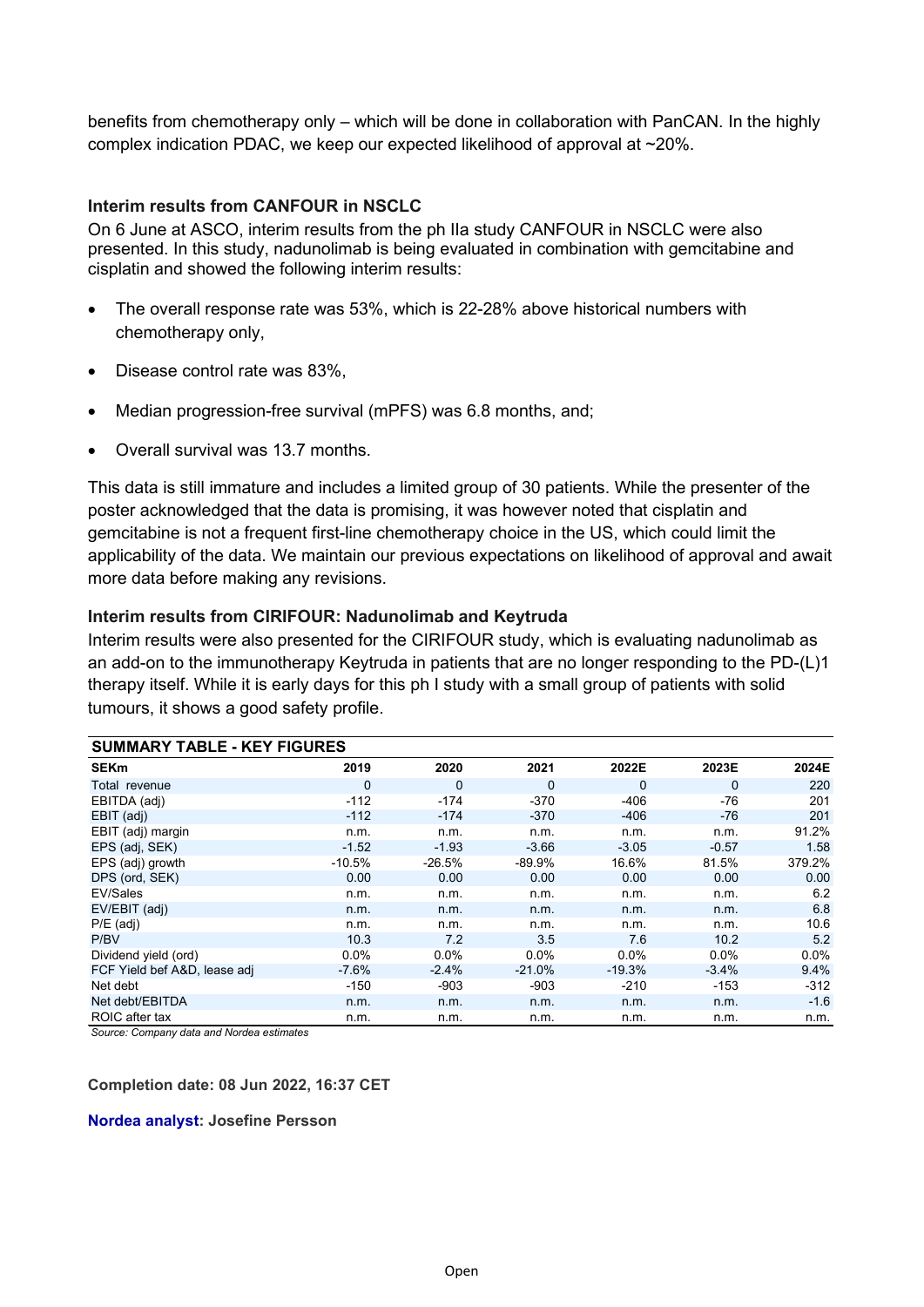# **Disclaimer and legal disclosures**

## **Origin of the report**

This publication or report originates from: Nordea Bank Abp, including its branches Nordea Danmark, Filial af Nordea Bank Abp, Finland, Nordea Bank Abp, filial i<br>Norge and Nordea Bank Abp, filial i Sverige (together "Norde

Nordea Bank Abp is supervised by the European Central Bank and the Finnish Financial Supervisory Authority and the branches are supervised by the European<br>Central Bank and the Finnish Financial Supervisory Authority and th

#### **Content of report**

This report has been prepared solely by Nordea Markets or Equity Sales & Research.

Opinions or suggestions from Nordea Markets credit and equity research may deviate from one another or from opinions presented by other departments in Nordea. This may typically be the result of differing time horizons, methodologies, contexts or other factors.

The information provided herein is not intended to constitute and does not constitute investment advice nor is the information intended as an offer or solicitation for the<br>purchase or sale of any financial instrument. The

Opinions or ratings are based on one or more methods of valuation, for instance cash flow analysis, use of multiples, behavioural technical analyses of underlying market movements in combination with considerations of the market situation and the time horizon. Key assumptions of forecasts or ratings in research cited or reproduced appear in the research material from the named sources. The date of publication appears from the research material cited or reproduced. Opinions and estimates may be updated in subsequent versions of the report, provided that the relevant company/issuer is treated anew in such later versions of the report.

### **Validity of the report**

All opinions and estimates in this report are, regardless of source, given in good faith, and may only be valid as of the stated date of this report and are subject to change without notice.

#### **No individual investment or tax advice**

The report is intended only to provide general and preliminary information to investors and shall not be construed as the basis for any investment decision. This report has been prepared by Nordea Markets or Equity Sales & Research as general information for private use of investors to whom the report has been distributed, but it is<br>not intended as a personal recommendation of particular does not take into account the individual investor's particular financial situation, existing holdings or liabilities, investment knowledge and experience, investment objective and horizon or risk profile and preferences. The investor must particularly ensure the suitability of an investment as regards his/her financial and fiscal situation and investment objectives. The investor bears the risk of losses in connection with an investment.

Before acting on any information in this report, it is recommendable to consult (without being limited to) one's financial, legal, tax, accounting, or regulatory advisor in any relevant jurisdiction.

The information contained in this report does not constitute advice on the tax consequences of making any particular investment decision. Each investor shall make<br>his/her own appraisal of the tax and other financial merits

#### **Sources**

This report may be based on or contain information, such as opinions, estimates and valuations which emanate from: Nordea Markets' analysts or representatives, publicly available information, information from other units of Nordea, or other named sources.

To the extent this publication or report is based on or contain information emanating from other sources ("Other Sources") than Nordea Markets or Equity Sales & Research ("External Information"), Nordea Markets or Equity Sales & Research has deemed the Other Sources to be reliable but neither Nordea, others associated or affiliated with Nordea nor any other person, do guarantee the accuracy, adequacy or completeness of the External Information.

### **Limitation of liability**

Nordea or other associated and affiliated companies assume no liability as regards to any investment, divestment or retention decision taken by the investor on the<br>basis of this report. In no event will Nordea or other ass (regardless of whether being considered as foreseeable or not) resulting from the information in this report.

#### **Risk information**

The risk of investing in certain financial instruments, including those mentioned in this report , is generally high, as their market value is exposed to a lot of different factors such as the operational and financial conditions of the relevant company, growth prospects, change in interest rates, the economic and political environment,<br>foreign exchange rates, shifts in market sentiments etc. changes in rates of exchange may have an adverse effect on the value, price or income of or from that investment to the investor. Past performance is not a guide to future performance. Estimates of future performance are based on assumptions that may not be realized. When investing in individual shares, the investor may lose all or part of the investments.

#### **Conflicts of interest**

Readers of this document should note that Nordea Markets or Equity Sales & Research has received remuneration from the company mentioned in this document for the production of the report. The remuneration is not dependent on the content of the report.

Nordea, affiliates or staff in Nordea, may perform services for, solicit business from, hold long or short positions in, or otherwise be interested in the investments (including derivatives) of any company mentioned in the report.

To limit possible conflicts of interest and counter the abuse of inside knowledge, the analysts of Nordea Markets are subject to internal rules on sound ethical conduct, the management of inside information, handling of unpublished research material, contact with other units of Nordea and personal account dealing. The internal rules<br>have been prepared in accordance with applicable legislat analyst remuneration. Nordea and the branches are members of national stockbrokers' associations in each of the countries in which Nordea has head offices. Internal rules have been developed in accordance with recommendations issued by the stockbrokers associations. This material has been prepared following the Nordea Conflict of Interest Policy, which may be viewed a[t www.nordea.com/mifid.](http://www.nordea.com/mifid)

Please find a list of all recommendations disseminated by Nordea Fquities during the preceding 12-month period here[: https://research.nordea.com/compliance](https://research.nordea.com/compliance)

#### **Distribution restrictions**

The securities referred to in this report may not be eligible for sale in some jurisdictions. This report is not intended for, and must not be distributed to private customers in the UK or the US or to customers in any other jurisdiction where restrictions may apply.

This publication or report may be distributed in the UK to institutional investors by Nordea Bank Abp London Branch of 6th Floor, 5 Aldermanbury Square, London,<br>EC2V 7AZ, which is under supervision of the European Central the Financial Conduct Authority and Prudential Regulation Authority in the United Kingdom. Details about the extent of our regulation by the Financial Conduct Authority and Prudential Regulation Authority are available from us on request.

Nordea Bank Abp ("Nordea") research is not "globally branded" research. Nordea research reports are intended for distribution in the United States solely to "major U.S. institutional investors," as defined in Rule 15a-6 under the Securities Exchange Act of 1934. Any transactions in securities discussed within the research reports<br>will be chaperoned by Nordea Securities LLC ("Nordea S